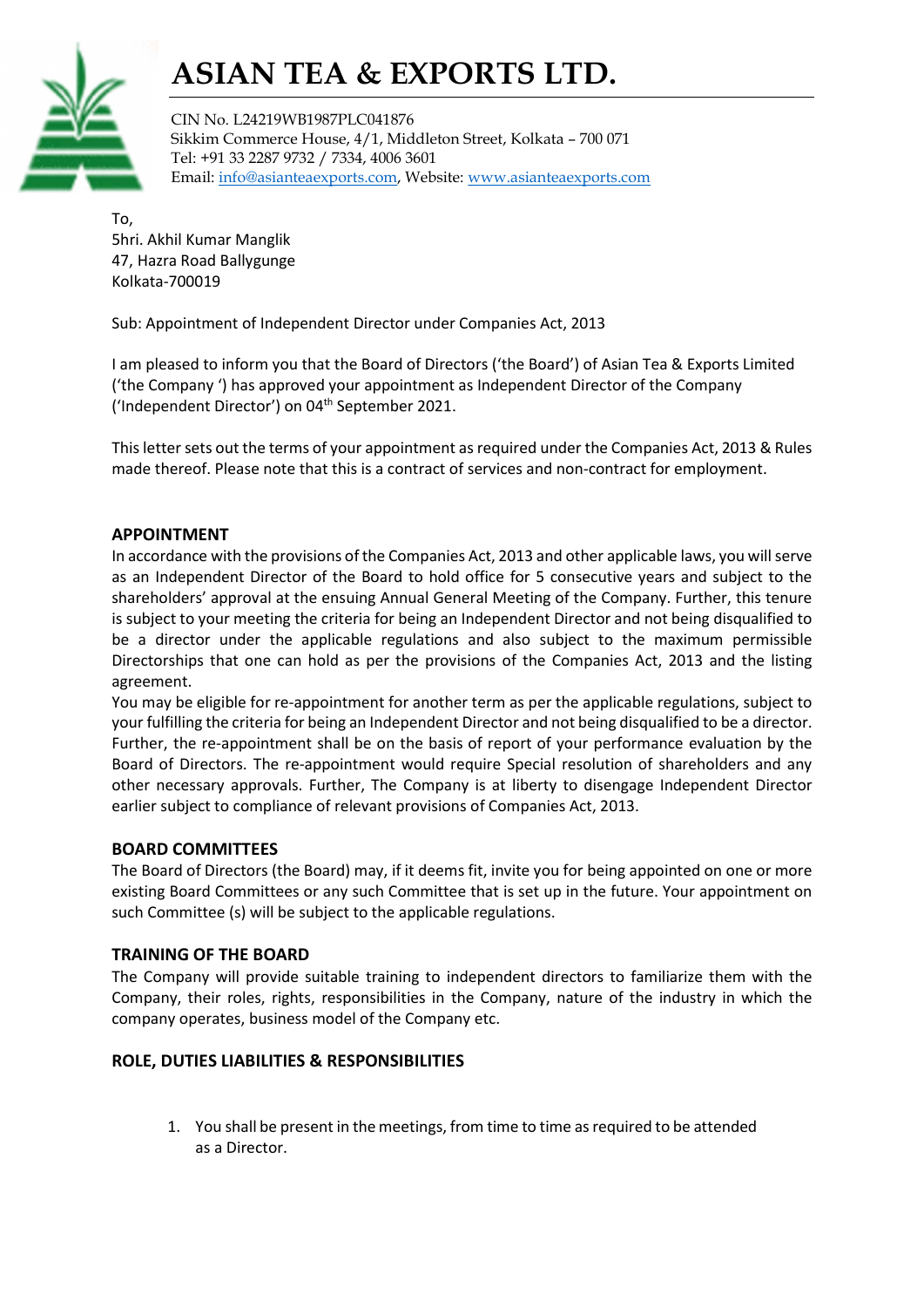## ASIAN TEA & EXPORTS LTD.



CIN No. L24219WB1987PLC041876 Sikkim Commerce House, 4/1, Middleton Street, Kolkata – 700 071 Tel: +91 33 2287 9732 / 7334, 4006 3601 Email: info@asianteaexports.com, Website: www.asianteaexports.com

- 2. As a Non Executive you will contribute to ensuring that the Board has the mixture of skill and experience which it requires.
- 3. You agree to carry out your duties in accordance with applicable legal standards and with standards of good corporate governance.
- 4. All information acquired during your appointment is confidential to the Company and should not be disclosed either during your appointment or following termination (by whatever means) to third parties except as permitted by law and with prior clearance from the Chairman.
- 5. Notwithstanding the other provisions of this letter, the Appointment may be terminated at any time by and at the discretion of either party by giving written notice.

You are required to abide by the Gazzette Notification dated 224 October, 2019 issued by the Ministry of Corporate Affairs, Government of India, on 'Eligibility of Independent Director' and comply with the terms and conditions as set out in the said Notification within the stipulated time.

You will also be entitled to sitting fee for attending the meeting of the Board or Committee thereof either personally or through video conferencing or other audio visual means or for any other purpose whatsoever as may be decided by the Board of Directors from time to time. The remuneration and fee payable shall be subject to applicable tax deduction at source.

Any expenses incurred by the Independent Director for attending the Board Meeting shall be reimbursed by the Company at actuals.

#### MEMBERSHIPS OF OTHER BOARDS

It is expected that you will not serve on the boards of competing companies. Apart from the applicable law and good corporate governance practices, there are no other additional limitations.

#### CONFIDENTIALITY

All information acquired during your appointment is confidential to Asian Group and should not be released, either during your appointment or following termination (by whatever means) to third parties without prior clearance from the Chairman/Managing Director unless required by law or by the rules of any stock exchange or regulatory body.

#### MECHANISM FOR EVALUATING BOARD MEMBERS

Your performance evaluation shall be done by the Board of Director annually without your participation. You will participate in reviewing the performance of non- independent director and the Board as a whole, performance of the chairperson and other Independent Director.

#### INDEPENDENCE

The Board of Directors of the Company inter alia has given due consideration to your declaration of being qualified as 'independent' in accordance with the provisions of